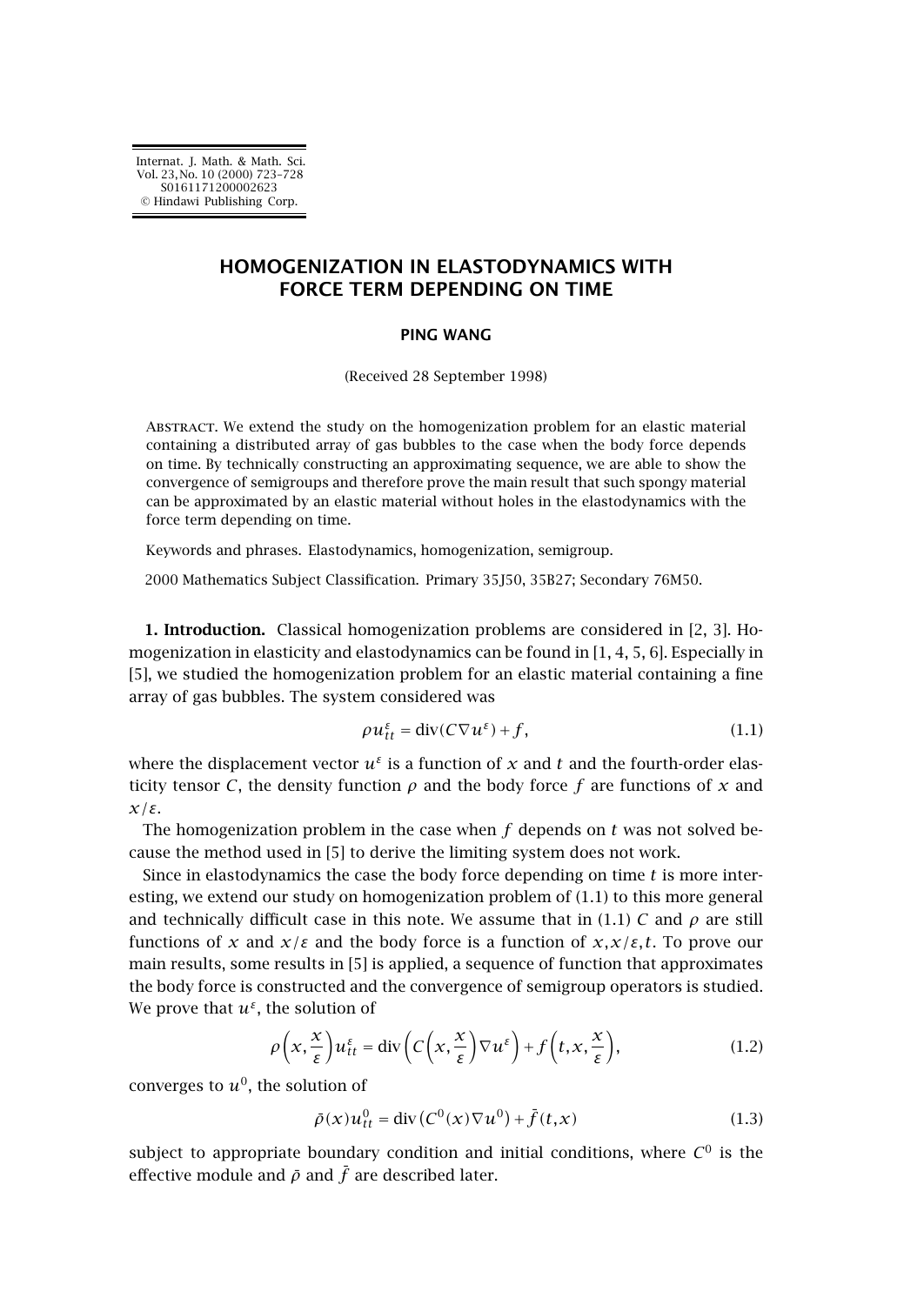## <span id="page-1-0"></span>724 PING WANG

This paper is arranged as follows: in Section 2, we define all notation and describe the problem. Since this is a work based on some results in [\[5\]](#page-5-0), we list those results in this section. In [Section 3,](#page-3-0) we construct of a sequence of function that approximates the body force and prove that convergence of semigroup operators. The main results of this paper are obtained by using the approximation technics and applying few results from [\[5\]](#page-5-0).

**2. Preliminaries.** We denote the displacement vector by *u*. Assume  $\Omega$  to be a bounded open set in *R*<sup>3</sup> with a Lipschitz continuous boundary. We define a periodic structure on  $\Omega$  by tessellating  $R^3$  with scaled and translated copies of the *unit cell*  $Y = \prod_{i=1}^{3} (0,1)$  as described below. Let an open subset 0 of *Y* represent a *hole* in *Y*. We assume that the boundary of  $\mathbb O$  is  $C^1$  and that the closure of  $\mathbb O$  does not intersect the boundary of *Y*. Denote  $\Psi = Y \backslash \mathbb{C}$ . With each  $x \in \Omega$  and  $y \in Y$ , we associate an elasticity tensor  $C(x, y)$  satisfying the following hypotheses:

(1)  $C(x, y)$  is a self-adjoint operator which maps second-order tensors to secondorder tensors for each *y* in *Y* and *x* in  $Ω$ . We assume the null space of *C* consists of the skew-symmetric tensors, therefore for any second-order skew-symmetric tensor *W*, we have  $C(x, y)[W] = 0$ .

(2) There exists a constant  $\alpha > 0$ , independent of x and  $\gamma$ , such that

$$
E \cdot C(x, y)[E] \ge \alpha E \cdot E \tag{2.1}
$$

for all  $y \in \mathcal{Y}, x \in \Omega$  and every symmetric *E*. That is,  $C(x, y)$  is uniformly positive definite in solid part in the space of second-order symmetric tensors.

(3) There exists a  $\lambda > 0$ , such that, for  $\gamma \in \mathbb{O}$ ,

$$
C[E] = \lambda(\text{tr}E)I,\tag{2.2}
$$

where *I* is a second-order unit tensor.

(4)  $C(x, y)$  is a bounded, measurable function of y in Y and a continuous function of  $x$  in  $\Omega$ .

We consider the function  $C(x, x/\varepsilon)$  in  $\Omega$  as the elasticity tensor for a linearly elastic material. The elastic material encloses an array of gas-filled holes congruent to *ε*. Certainly *∂*Ω may intersect some holes. Let *ε* be formed by the union of all holes which are completely contained in Ω. Denote  $\Omega_{\epsilon} = \Omega \setminus \mathbb{O}_{\epsilon}$ . In our problem,  $\Omega_{\epsilon}$  is the solid part while  $\mathcal{C}_{\varepsilon}$  is the gas part. We can easily derive similar assumptions on  $C(x, x/\varepsilon)$  from assumptions  $(1)-(4)$ . For simplicity, we just refer to assumptions  $(1)-(4)$  as assumptions on  $C(x, x/\varepsilon)$  later on. We also introduce a product space  $H = H_0^1(\Omega) \times L^2(\Omega)$ equipped with usual Sobolev norm  $||Q||_H = ||u||_{H_0^1(\Omega)} + ||v||_{L^2(\Omega)}$  for  $Q = (u, v)^T \in H$ , where the superscript *T* denotes the transpose. For  $(g(x), h(x))^T \in H$ , we consider the behavior, as  $\varepsilon \to 0$ , of the following system:

$$
\rho\left(x,\frac{x}{\varepsilon}\right)u_{tt}^{\varepsilon} = \text{div}\left(C\left(x,\frac{x}{\varepsilon}\right)\nabla u^{\varepsilon}\right) + f\left(t,x,\frac{x}{\varepsilon}\right) \quad \text{in } \Omega \times R_+;\tag{2.3}
$$

$$
u^{\varepsilon} = 0 \quad \text{on } \partial\Omega \times R_+;\tag{2.4}
$$

$$
u^{\varepsilon}(0,x) = g(x); \qquad u^{\varepsilon}_t(0,x) = h(x) \quad \text{in } \Omega,
$$
\n(2.5)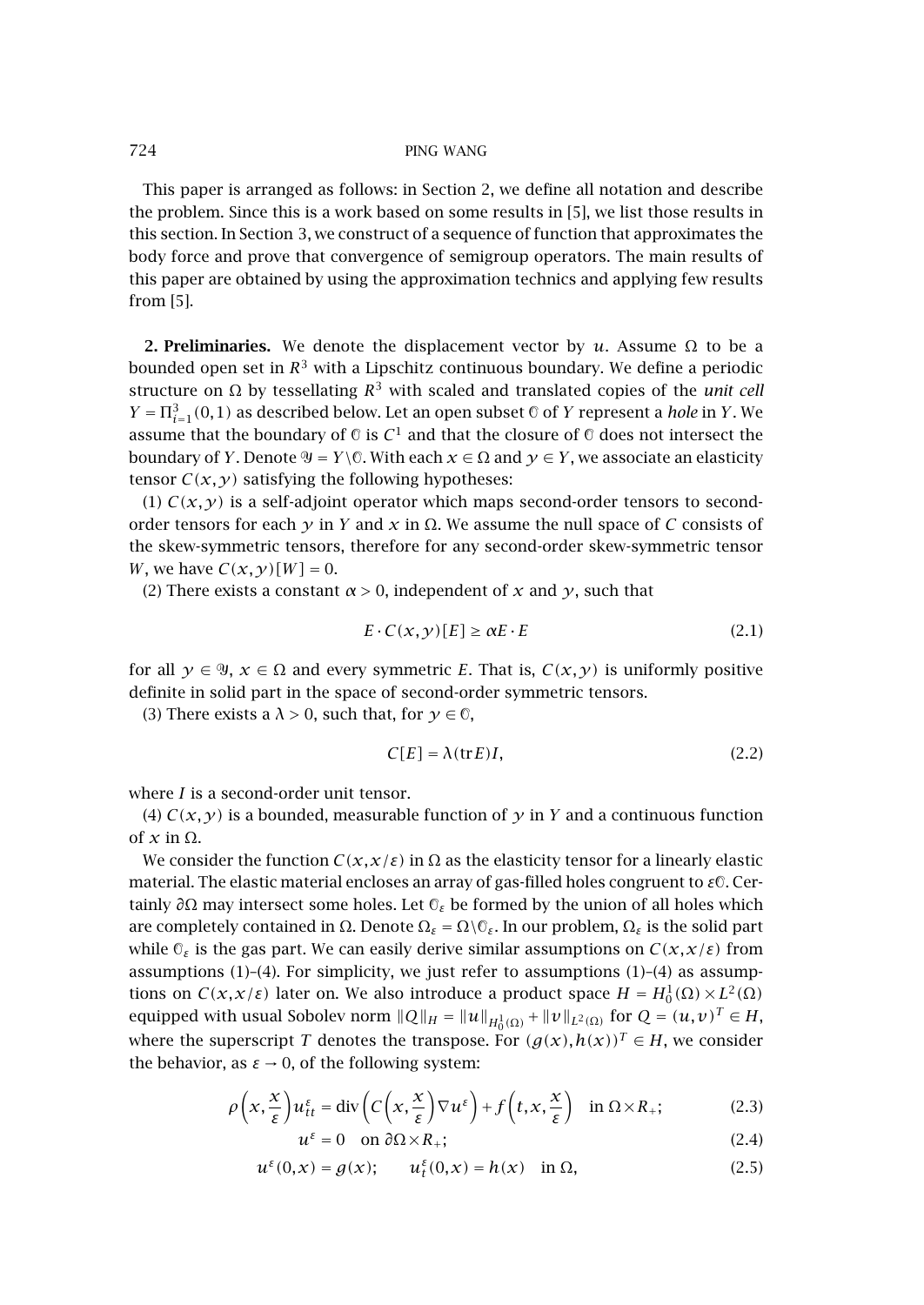<span id="page-2-0"></span>where  $\rho(x, x/\varepsilon)$  is the density function with the properties that it is integrable and that *ρ*(*x*,*x*/ $ε$ ) >  $k$  > 0 ( $k$  is a constant) for all *x* in  $Ω$ .

Let  $v = u_t$  and  $Q = (u, v)^T$ . Then equations [\(2.3\)](#page-1-0), [\(2.4\)](#page-1-0), and [\(2.5\)](#page-1-0) then could be rewritten as

$$
Q_t = \mathcal{C}_{\varepsilon} Q + F_{\varepsilon}(t) \quad \text{in } \Omega \times R_+; \quad Q|_{t=0} = (g, h)^T \quad \text{in } \Omega, \tag{2.6}
$$

where  $F_{\varepsilon}(t) = (0, f(t, x, x/\varepsilon))^T$ ,  $\mathcal{C}_{\varepsilon}$  is the following operator on *H*:

$$
\mathcal{C}_{\varepsilon} = \begin{pmatrix} 0 & 1 \\ \frac{1}{\rho(x, x/\varepsilon)} \operatorname{div} \left( c \left( x, \frac{x}{\varepsilon} \right) \nabla \right) & 0 \end{pmatrix}
$$
 (2.7)

with domain  $D(\mathscr{C}_{\varepsilon}) = \{Q = (u,v)^T \in H \text{ such that } \mathscr{C}_{\varepsilon}Q \text{ belongs to } H\}$ . With all these notation and assumptions, we are ready to list some useful results from [\[5\]](#page-5-0).

**LEMMA 2.1.** *Under assumptions (1)–(4) on*  $C(x, x/\varepsilon)$ *,*  $\mathcal{C}_{\varepsilon}$  *generates in H a*  $C_0$  *semigroup operator Sε(t) such that*

$$
||S_{\varepsilon}(t)Q|| \le ||Q|| \tag{2.8}
$$

*for any*  $Q \in H$ *. So, for any*  $G = (g,h)^T \in H$ ,  $S_{\varepsilon}G \in H$  *is a solution of system* 

$$
Q_t = \mathcal{C}_{\varepsilon} Q \quad \text{in } \Omega \times R_+; \qquad Q|_{t=0} = G \quad \text{in } \Omega. \tag{2.9}
$$

**LEMMA 2.2** (unit cell problem). *Under assumptions (1)-(4) on*  $C(x, x/\varepsilon)$ *, for any constant second-order symmetric tensor* Λ*, there exists a weak solution, w*Λ*, to the following differential system:*

$$
- \operatorname{div} \left( C(x, y) \left[ \nabla_y \left( w^\Lambda + \Lambda y \right) \right] \right) = 0, \quad y \in Y,
$$
\n(2.10)

$$
\int_{Y} w^{\Lambda} dy = 0, \quad w^{\Lambda} \text{ is a } Y \text{-periodic } H^{1} \text{ function}
$$
\n(2.11)

*with*  $x$  *as a parameter in*  $\Omega$ *.* 

**LEMMA 2.3.**  $S_{\varepsilon}(t)G \to S(t)G$  *in*  $L_{\infty}(R_+,H)$  *as*  $\varepsilon \to 0$ *, where*  $G = (g,h)^T \in H$  *and*  $S(t)$ *is a semigroup operator generated by*

$$
\mathcal{C}_0 = \begin{pmatrix} 0 & 1 \\ \frac{1}{\rho(x)} \operatorname{div} (C^0(x) \nabla) & 0 \end{pmatrix}
$$
 (2.12)

*in which*  $\bar{\rho} = (1/|Y|) \int_Y \rho(x, y) dy$  and  $C^0$  *is defined by the following* 

$$
C^{0}[\Lambda] = \frac{1}{|Y|} \int_{Y} C(x, y) (\nabla_{y} (w^{\Lambda} + \Lambda y))
$$
\n(2.13)

*for any constant second-order symmetric tensor*  $\Lambda$  *and*  $w^{\Lambda}$  *is obtained in Lemma 2.2.* 

**LEMMA 2.4.** *If*  $f(x,x/\varepsilon) \in L^2(\Omega)$ *, then, as*  $\varepsilon \to 0$ *,* 

$$
\int_0^t S_{\varepsilon}(t-s) F^{\varepsilon}(x) ds \longrightarrow \int_0^t S(t-s) \bar{F}(x) ds,
$$
\n(2.14)

where  $F^{\varepsilon}(x) = (0, f(x, x/\varepsilon))^T$ ,  $\overline{F}(x) = (0, \overline{f}(x))^T$  with  $\overline{f}(x) = (1/|Y|) \int_Y f(x, y) dy$ .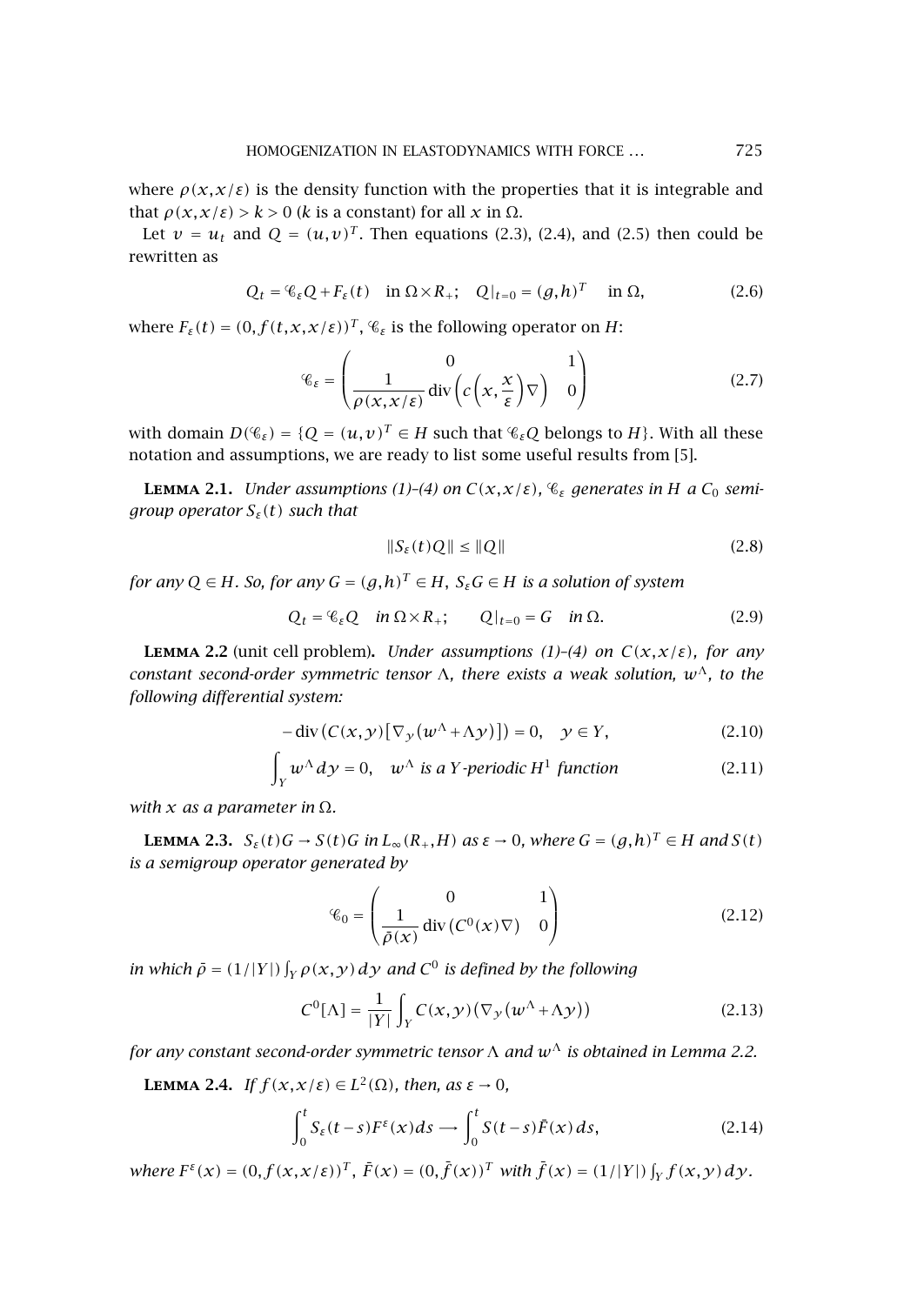## <span id="page-3-0"></span>726 PING WANG

Proofs of Lemmas  $2.1, 2.2, 2.3$ , and  $2.4$  can be found in [\[5\]](#page-5-0). One can easily show that the solution of [\(2.6\)](#page-2-0) can be expressedas

$$
Q_{\varepsilon}(t,x) = (u^{\varepsilon}(t,x), v^{\varepsilon}(t,x))^{T} = S_{\varepsilon}G(x) + \int_{0}^{t} S_{\varepsilon}(t-s)F\left(s, x, \frac{x}{\varepsilon}\right)ds.
$$
 (2.15)

**3. Convergence of semigroups.** When the force depends on time variable, the method used in [\[5\]](#page-5-0) to derive the limit system cannot be applied. The problem is to deal with the integral in (2.15). There we have a *convolution* term whose behavior is not clear if we directly send *ε* to zero on both sides of (2.15) in order to obtain an equation which the limiting solution may satisfy. We should look for a new way to get around this difficulty. The idea is to choose an approximation sequence of the force function in such a way that functions in this sequence are piecewise constants with respect to time. Then we can apply [Lemma 2.4](#page-2-0) to each function in this sequence to study the limiting behaviour of all terms in (2.15).

Let us first prove the following technical lemma.

**LEMMA** 3.1. *For*  $f(t, x, x/\varepsilon) \in C(0, T; L^2(\Omega))$ , there exists a sequence  $f_n(t, x, x/\varepsilon) \in$  $L^1(0,T;L^2(\Omega))$  *such that*  $f_n(t,x,x/\varepsilon) \to f(t,x,x/\varepsilon)$  *in*  $L^1(0,T,L^2(\Omega))$  *as*  $n \to \infty$ *. Moreover,* {*fn*} *are piecewise constant functions with respect to t.*

**PROOF.** Let us define, for integers *n* and  $j = 1, 2, ..., n$ ,

$$
f_j\left(t, x, \frac{x}{\varepsilon}\right) = \begin{cases} 0 & \left[0, \frac{j-1}{n}T\right) \\ f\left(\frac{j}{n}T, x, \frac{x}{\varepsilon}\right) & \left[\frac{j-1}{n}T, \frac{j}{n}T\right] \\ 0 & \left(\frac{j}{n}T, T\right) \end{cases}
$$
(3.1)

and define  $\chi_j$  as the following:

$$
\chi_j(t) = \begin{cases} 1 & \text{on } \left(\frac{j-1}{n}T, \frac{j}{n}T\right); \\ 0 & \text{elsewhere.} \end{cases}
$$
 (3.2)

Then take  $f_n(t, x, x/\varepsilon) = \sum_{j=1}^n \chi_j(t) f_j(t, x, x/\varepsilon)$ . It is obvious that the lemma follows.  $\Box$ 

Let us denote  $F(t, x, x/\varepsilon) = (0, f(t, x, x/\varepsilon))^T (\in H_0^1(\Omega) \times C(0, T; L^2(\Omega)))$ . We can show the following lemma.

**LEMMA** 3.2. *Assume*  $f(t, x, x/\varepsilon) \in C(0, T; L^2(\Omega))$  and  $f(t, x, y)$  is periodic in y with *period 1. We have the following convergence as*  $\varepsilon \to 0$ *:* 

$$
\int_0^t S_{\varepsilon}(t-s) F\left(s, x, \frac{x}{\varepsilon}\right) ds \longrightarrow \int_0^t S_0(t-s) \bar{F}(s, x) ds,
$$
\n(3.3)

*where*  $\bar{F}(t, x) = (0, \bar{f}(t, x))^T$  *with*  $\bar{f}(t, x) = (1/|Y|) \int_Y f(t, x, y) dy$ *.*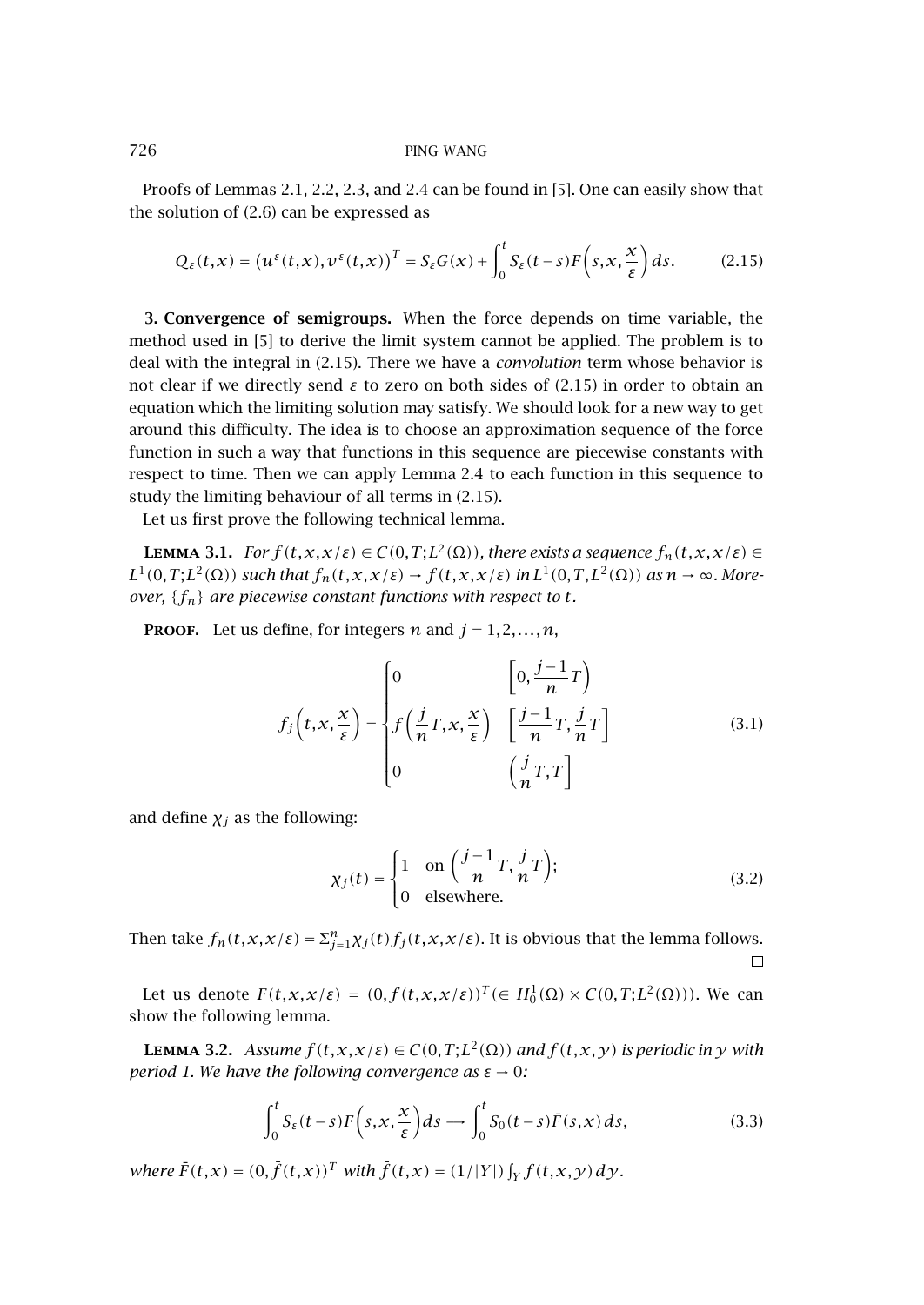<span id="page-4-0"></span>**PROOF.** Let us apply [Lemma 3.1](#page-3-0) to  $F(t, x, x/\varepsilon)$ . Then there exists a sequence of function  $F_n(t, x, x/\varepsilon) \to F(t, x, x/\varepsilon)$  in  $H_0^1(\Omega) \times L^1(0, T, L^2(\Omega))$  and  $F_n(t, x, x/\varepsilon)$  is a piecewise constant function with respect to variable *t*. It is a simple fact that, since  $f(t, x, \cdot)$  is periodic,

$$
F\left(t, x, \frac{x}{\varepsilon}\right) \longrightarrow \bar{F}(t, x) \quad \text{in } H_0^1(\Omega) \times C(0, T, L^2(\Omega)),\tag{3.4}
$$

where  $\bar{F}(t,x) = (0,\bar{f}(t,x))^T$  with  $\bar{f}(t,x) = (1/|Y|)\int_Y f(t,x,y) dy$ . Now consider

$$
\int_{0}^{t} S_{\varepsilon}(t-s) F\left(s, x, \frac{x}{\varepsilon}\right) ds - \int_{0}^{t} S_{0}(t-s) \bar{F}(s, x) ds
$$
\n
$$
= \int_{0}^{t} \left( S_{\varepsilon}(t-s) F\left(s, x, \frac{x}{\varepsilon}\right) - S_{\varepsilon}(t-s) F_{n}\left(s, x, \frac{x}{\varepsilon}\right) \right) ds
$$
\n
$$
+ \int_{0}^{t} \left( S_{\varepsilon}(t-s) F_{n}\left(s, x, \frac{x}{\varepsilon}\right) - S_{0}(t-s) F_{n}\left(s, x, \frac{x}{\varepsilon}\right) \right) ds
$$
\n
$$
+ \int_{0}^{t} \left( S_{0}(t-s) F_{n}\left(s, x, \frac{x}{\varepsilon}\right) - S_{0}(t-s) \bar{F}_{n}\left(s, x, \frac{x}{\varepsilon}\right) \right) ds
$$
\n
$$
+ \int_{0}^{t} \left( S_{0}(t-s) \bar{F}_{n}\left(s, x, \frac{x}{\varepsilon}\right) - S_{0}(t-s) \bar{F}\left(s, x, \frac{x}{\varepsilon}\right) \right) ds.
$$
\n(3.5)

On the right-hand side of  $(3.4)$ , applying Lemmas [2.1](#page-2-0) and [3.1](#page-3-0) to the first and the last integrals, [Lemma 2.4](#page-2-0) to the second integral and [Lemma 2.1](#page-2-0) and (3.4) to the third integral completes the proof of this lemma.  $\Box$ 

Applying Lemmas [2.3](#page-2-0) and [3.2](#page-3-0) to the right-hand side of  $(2.15)$ , we conclude that, as *ε* → 0,  $Q_ε(t, x)$  converges weak star to  $Q_0(t, x)$  in  $L_∞(R_+, H_0^1(Ω))$ , where

$$
Q_0(t,x) = (u^0(t,x), v^0(t,x))^T = S_0(t)G(x) + \int_0^t S_0(t-s)\bar{F}(s,x) ds.
$$
 (3.6)

Therefore we prove the following theorem.

**Theorem 3.1.** *Under assumptions (1)–(4) of [Section 2](#page-1-0) on the elasticity coefficient*  $C(x, x/\varepsilon)$ *, for*  $g(x) \in H_0^1(\Omega)$ *,*  $h(x) \in L^2(\Omega)$ *,*  $f(t, x, x/\varepsilon) \in C(0, T; L^2(\Omega))$  *as described in* [Lemma 3.2,](#page-3-0) the solution of [\(2.3\)](#page-1-0), [\(2.4\)](#page-1-0), and [\(2.5\)](#page-1-0),  $u^{\varepsilon}(t,x)$ , converges weak star in  $L_\infty(R_+, H_0^1(\Omega))$  *to*  $u^0$  *defined by (3.6), the solution of* 

$$
\bar{\rho}(x)u_{tt}^0 = \text{div}\left(C^0(x)\left[\nabla u^0\right]\right) + \bar{f}(t,x) \quad \text{in } \Omega \times R_+;\tag{3.7}
$$

$$
u^0 = 0 \quad on \ \partial\Omega \times R_+;\tag{3.8}
$$

$$
u^{0}(0,x) = g(x); \t u_{t}^{0}(0,x) = h(x) \t in \Omega,
$$
\t(3.9)

*where*  $\bar{\rho}(x)$  and  $C^0$  are given in [Section 2](#page-1-0) and  $\bar{f}(t,x)$  in [Lemma 3.2.](#page-3-0)

#### **References**

- [1] A. Bensoussan, J. L. Lions, andG. Papanicolaou, *Asymptotic Analysis for Periodic Structures*, North-Holland Publishing Co., Amsterdam, 1978. [MR 82h:35001.](http://www.ams.org/mathscinet-getitem?mr=82h:35001) [Zbl 404.35001.](http://www.emis.de/cgi-bin/MATH-item?404.35001)
- [2] D. Cioranescu andJ. S. J. Paulin, *Homogenization in open sets with holes*, J. Math. Anal. Appl. **71** (1979), no. 2, 590–607. [MR 81j:35017.](http://www.ams.org/mathscinet-getitem?mr=81j:35017) [Zbl 427.35073.](http://www.emis.de/cgi-bin/MATH-item?427.35073)